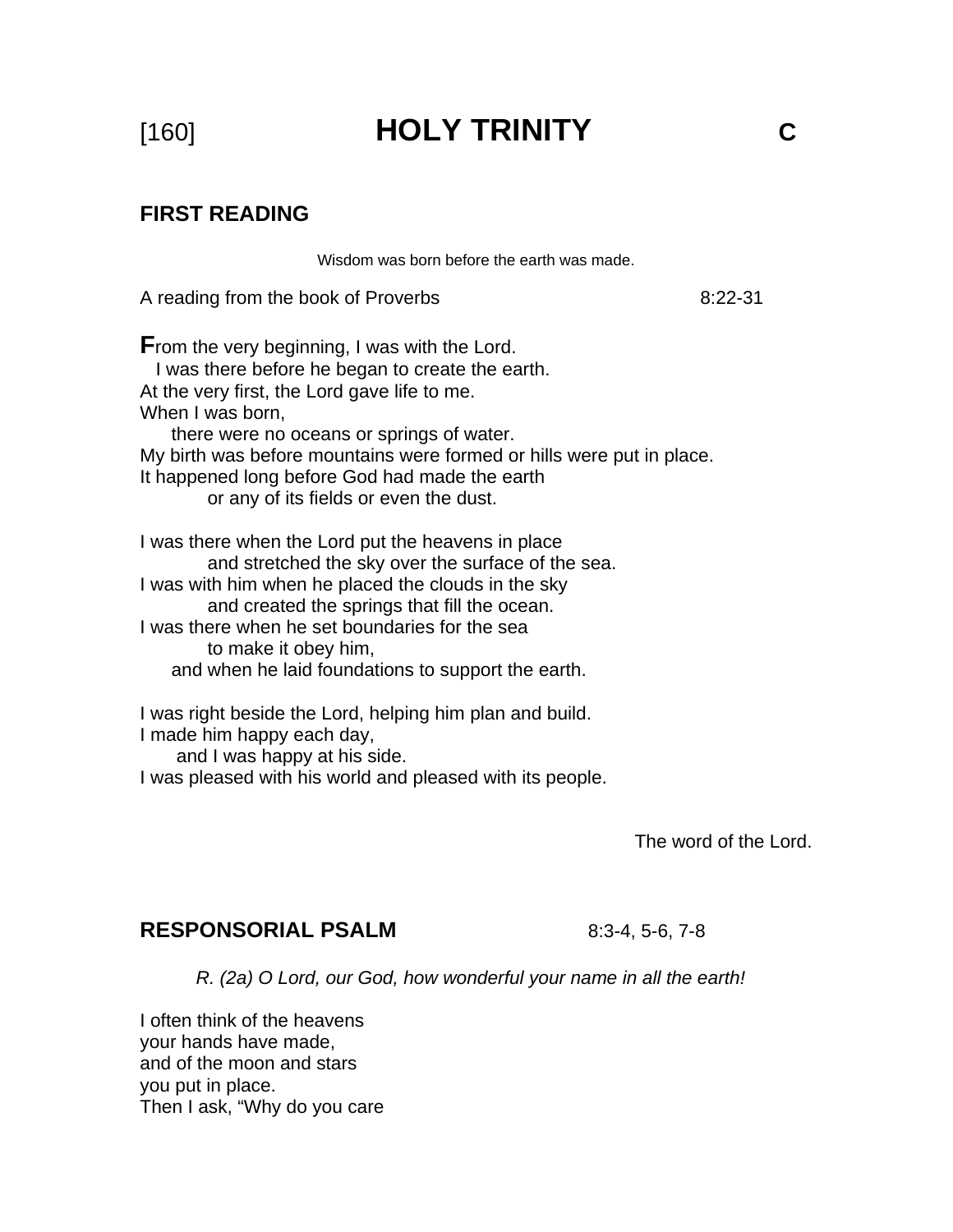about us humans? Why are you concerned for us weaklings?"

*R. O Lord, our God, how wonderful your name in all the earth!* 

You made us a little lower than you yourself, and you have crowned us with glory and honor. You let us rule everything your hands have made. And you put all of it under our power -

*R. O Lord, our God, how wonderful your name in all the earth!* 

The sheep and the cattle, and every wild animal, the birds in the sky, the fish in the sea, and all ocean creatures.

 *R. O Lord, our God, how wonderful your name in all the earth!* 

**ALLELUIA** See Revelation 1:8

 *R. Alleluia, alleluia.* 

Glory to the Father, the Son, and the Holy Spirit: to God who is, who was, and who is to come.

*R. Alleluia, alleluia.* 

# **GOSPEL**

Whatever the Father has is mine. The Spirit will receive what I give and tell you about it.

† A reading from the holy gospel according to John 16:12-15

**J**esus said to his disciples:

"I have much more to say to you,

but right now it would be more than you could understand.

The Spirit shows what is true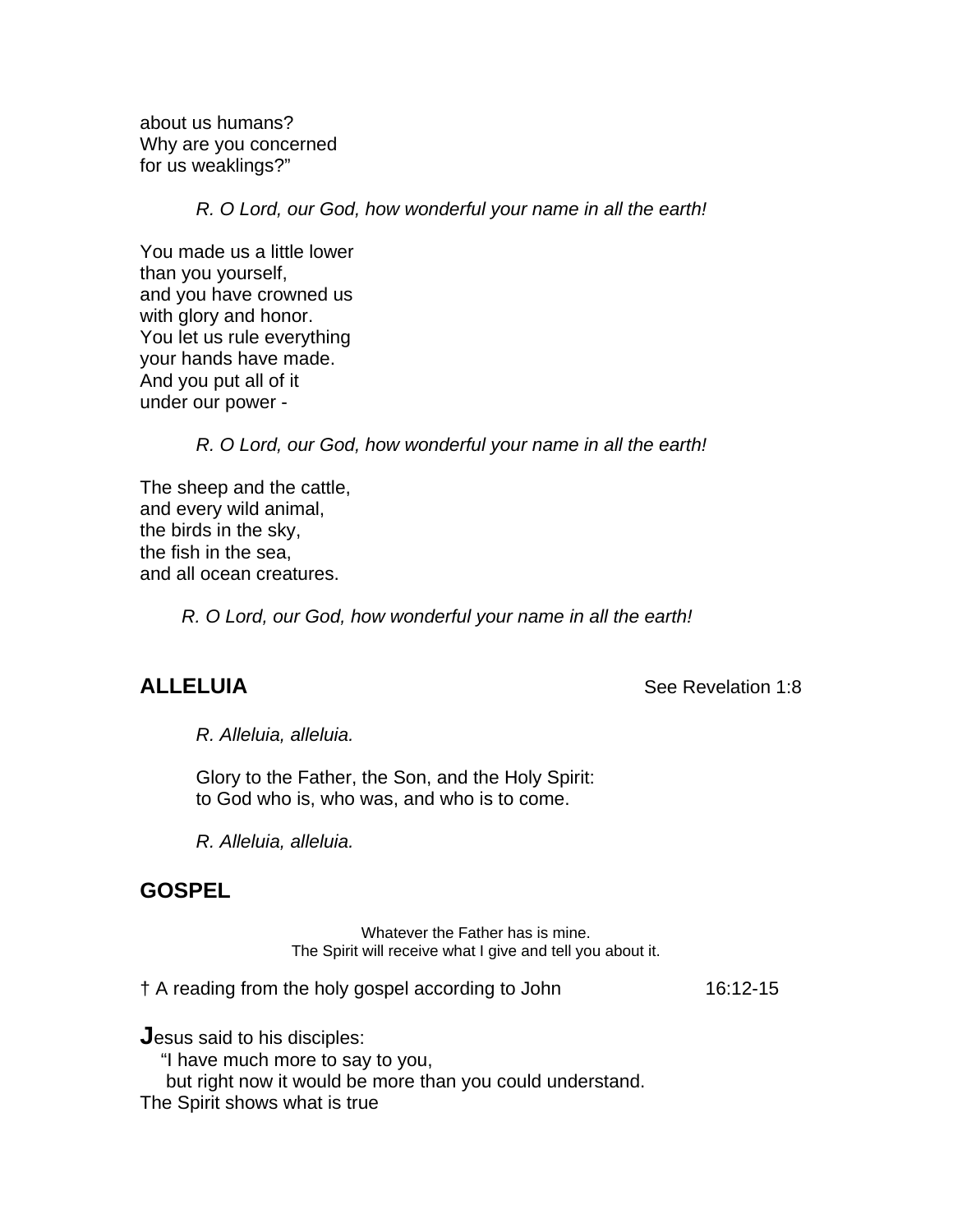and will come and guide you into the full truth.

"The Spirit does not speak on his own. He will tell you only what he has heard from me, and he will let you know what is going to happen.

"The Spirit will bring glory to me by taking my message and telling it to you. Everything that the Father has is mine. That is why I have said that the Spirit takes my message and tells it to you."

The gospel of the Lord.